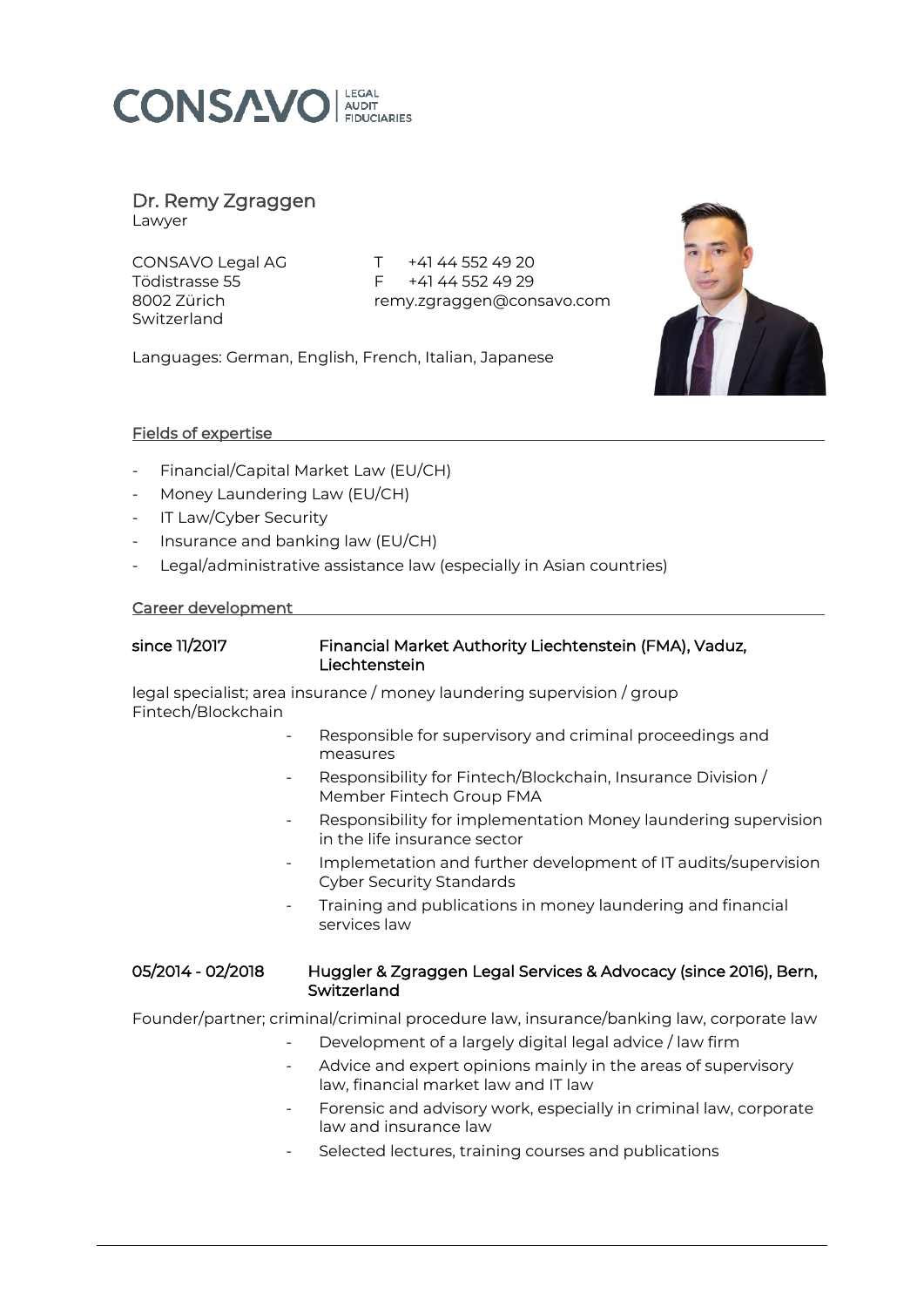

# 05/2012 - 03/2014: Hamberger & Müller / Volkswirtschaftsdirektion, Bern, Switzerland

Trainee lawyer/legal assistant; administrative law, civil law, criminal law/criminal procedure

- Cooperation and representation of clients in civil/administrative and criminal proceedings
- Preparation of draft laws and administrative court decisions (Directorate of National Economy)

#### 07/2009 - 04/2013: University of Lausanne, Institute of Insurance Law, Lausanne, Switzerland

Research assistant; insurance law, liability law, supervisiory law, Prof. V. Brulhart

- Collaboration on publications in the field of insurance/liability and insurance supervision law
- Expert and assessment of oral examinations ans master theses
- Participation in lectures/exercises in private insurance law (lecture master studies)

## 07/2005-03/2009: Baloise Group, Basler Versicherungen, Basel, Switzerland

Working student/internship; Baloise Group, Basler Versicherungen, group life insurance

- Implementation oft he annual reports in accordance with the provisions of Swiss GAAP FER 26
- Communication and cooperation with auditors and supervisory authorities

#### Education & Approvals

| 2014 - 2016 | Lawyer education/admission to the bar, Canton of Bern,<br>Switzerland                                                                                                              |
|-------------|------------------------------------------------------------------------------------------------------------------------------------------------------------------------------------|
|             | Canton of Berne/University of Berne, admitted tot he bar 2016                                                                                                                      |
| 2010 - 2015 | ETH Lausanne (EPFL)/University of Lausanne, Switzerland,<br>PhD/Dr. sc.                                                                                                            |
|             | Interdisciplinary dissertation on the reinsurance of nuclear and<br>earthquake damage (English) 2013/14: Visiting Research Fellow,<br>Waseda/Kansai University, Tokyo/Osaka, Japan |
| 2006 - 2010 | University of St. Gallen, Switzerland, M.A. Legal Studies                                                                                                                          |
|             | Master's thesis on mutual legal assistance in criminal matters<br>between Switzerland and Asian states, in particular China and<br>Japan (grade: 5.75)                             |
| 2001 - 2005 | University of Lausanne, Switzerland, Economics and<br>Management (MSc.)                                                                                                            |
|             | 2004: Exchange semester, University of Stockholm, Sweden,<br>School of Economics                                                                                                   |